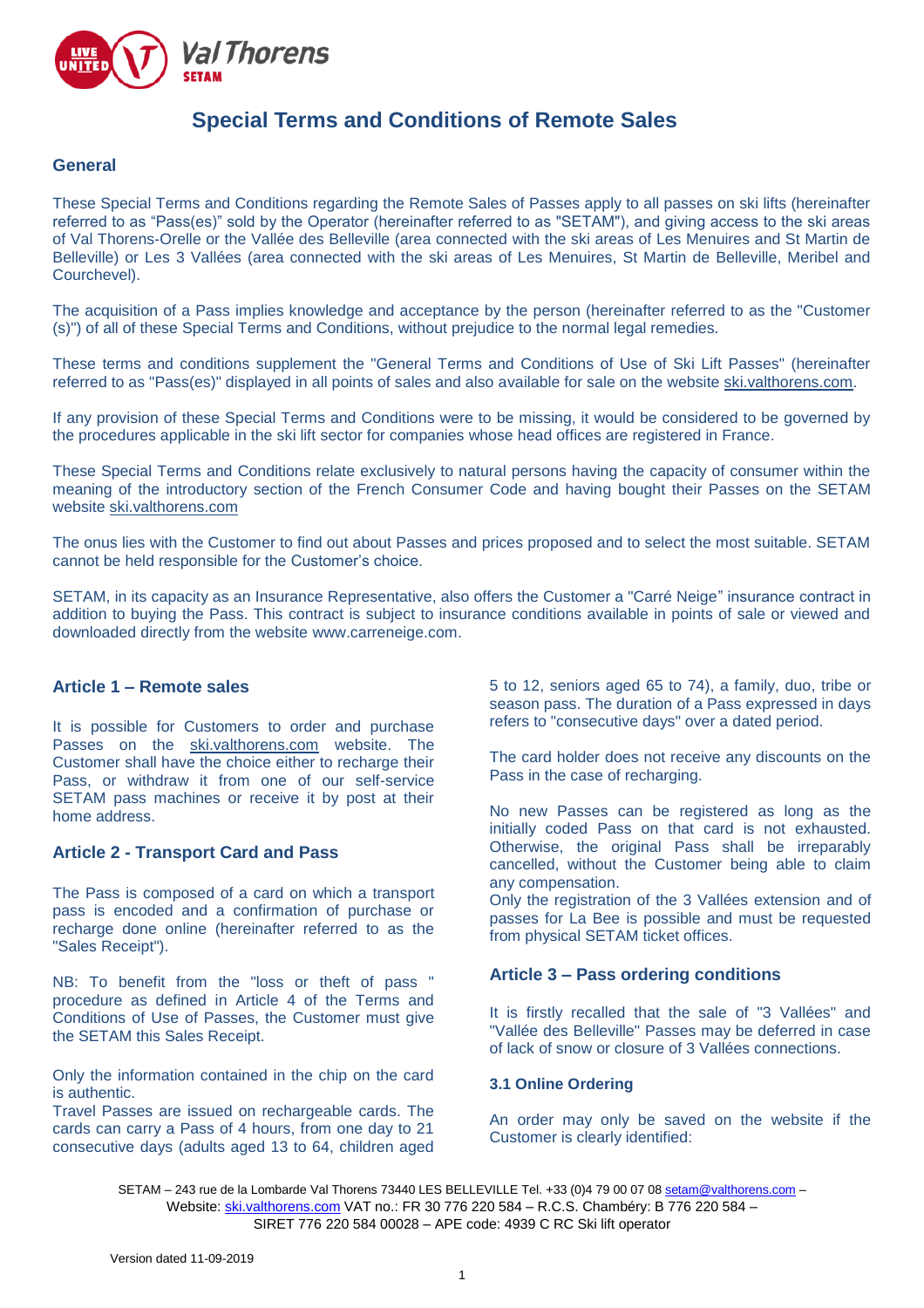- either by entering their access code (login + password), which is strictly personal,
- or by completing the online form allowing them to be attributed their access code.

The age of the Customer to be taken into account is that on the validity start date of the issued Pass.

To finalise the order, the customer must accept these Specific Terms and Conditions and the Terms and Conditions of Use of the Passes. In compliance with article 1127-2 of the French Civil Code, the Customer shall have the opportunity, before confirming their order, to verify the details thereof and the total price, and to correct any errors before confirming the order so as to express their acceptance.

This is an order with payment obligation.

Any order implies acceptance of the description of the services and prices.

#### **3.2 Issuing of Passes**

A card may be recharged online or withdrawn from selfservice SETAM Pass machines, depending on the products available online, without a time limit.

To recharge, the Customer shall use the number indicated on the card.

To withdraw the Pass, the Customer shall use the withdrawal code e-mailed taking into account the opening hours of withdrawal points.

In order to receive Passes at their home address, complete online orders (payment made) must imperatively be placed no later than ten days before the first day of validity of the Pass. If the Passes have not reached the Customer's address before their departure, the Customer may either report to one of the SETAM cash desks, with their purchase confirmation, to withdraw new Passes or cancel the sale and receive a refund of the amounts paid.

SETAM cannot be held liable in case of force majeure or in the event of disruption, total or partial strike of postal services or routing and transport means.

The Pass shall be automatically activated when the Customer first passes through the hands-free access of the Val Thorens resort in accordance with the date selected when purchasing.

## **3.3 Prices and Payment terms**

The characteristics of the different Passes available for sale (geographical area, validity, etc.) are presented in the price list available on the [ski.valthorens.com](http://www.valthorens.com/) website. This allows the purchase and/or recharging of only the Passes mentioned on it.

Prices quoted are in euros including taxes per person, taking into account the current VAT rate on the day of the order, and may be modified in case of changes in applicable taxes.

During the online order, the Customer declares that they hold the official documents justifying the price advantages they can claim. Postage costs are offered by SETAM.

The price of the online order is due upon ordering and payments are made in euros by credit card (Visa, Eurocard, Mastercard, American Express). All bank data requested from the Customer during the ordering process are protected by an SSL-certified encryption method.

It is specified that credit card payment is secure via Credit Agricole, in partnership with E-Transaction guaranteeing confidential payment. Payment is made via an immediate virtual electronic payment terminal.

SETAM is never informed of the numbers that the Customer must provide. SETAM is only informed by the bank that a transfer corresponding to the amount of this order has been made to its account.

#### **3.4 Order confirmation**

Paid and confirmed orders shall be covered by an agreement with the bank.

The refusal of permission to debit the Customer's bank account by its bank thereby leads to the cancellation of the order process, which shall be notified to Customer.

Once the order is completed and confirmed by the Customer, SETAM shall acknowledge this order by email. This email shall contain a summary of all the products confirmed by the Customer in the order and constitutes the sales receipt. This sales receipt must be carefully kept for all subsequent requests.

## **Article 4 – Absence of right of retraction**

The sale of Passes is not subject to the application of the right of retraction laid down in articles L221-18 et seq of the French Consumer Code regarding remote sales.

However, the sale of "Carré Neige" insurance products remains subject to provisions concerning the right of cancellation in the event of multiple insurance policies laid down by the French Insurance Code, the terms of which are contained in special conventions (information notices) available online [\(www.carreneige.com\)](http://www.carreneige.com/).

# **Article 5 – Modification of an order**

The modification of an order shall in no case be used

SETAM – 243 rue de la Lombarde Val Thorens 73440 LES BELLEVILLE Tel. +33 (0)4 79 00 07 0[8 setam@valthorens.com](mailto:setam@valthorens.com) – Website: [ski.valthorens.com](http://www.valthorens.com/) VAT no.: FR 30 776 220 584 – R.C.S. Chambéry: B 776 220 584 – SIRET 776 220 584 00028 – APE code: 4939 C RC Ski lift operator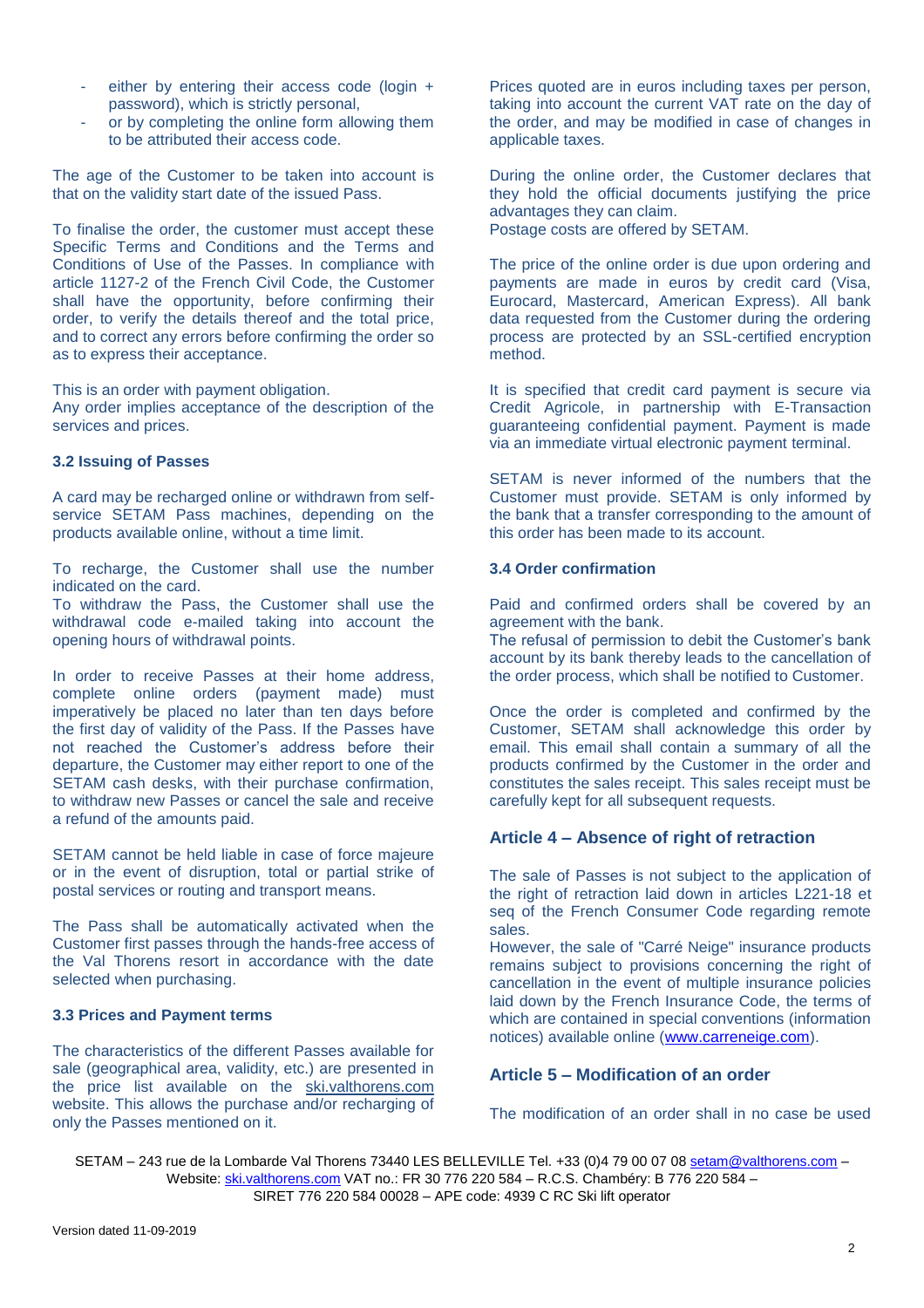by the Customer to receive a promotional offer and / or price reduction of any kind.

Once the order for the Pass has been confirmed by the Customer, the ordered Pass cannot be changed. However, Passes may be exchanged (for a different period of time or other sector) at the ski lift cash desks subject to them not having been used, even partially.

If the new Pass exceeds the amount of the initial Pass, the Customer must pay for the difference on-site for the modification to be validated.

If the new Pass costs less than the original Pass, the refund shall be credited to the credit card used for the transaction.

# **Article 6 – Complaints and termination**

Any complaints must be addressed to SETAM within two months following the occurrence of the event causing the complaint, notwithstanding the legal remedies and deadlines to take legal action, at the following address: SETAM. Service Clientèle SETAM, Service Clientèle (Customer Service) Department, 243 rue de la Lombarde, Val Thorens 73440 LES BELLEVILLE.

Except in cases of force majeure as defined by Article 1218 of the French Civil Code, in case of a breach by SETAM in its obligation to supply the services on the date or within the period specified to the Customer or, failing that, within thirty (30) days after the conclusion of the contract, the Customer may terminate the contract by registered letter with acknowledgement of receipt or in writing in any other hard copy form, if, after having ordered, according to the same terms, SETAM to provide the services within a reasonable additional period, such a request has not been executed within that period. The contract shall be considered terminated upon the receipt by SETAM of the letter or written notification informing it of said termination, unless SETAM has executed it in the meantime.

The Customer may terminate the contract immediately if SETAM refuses to provide benefits or does not perform its obligation of providing benefits on the date or within the period specified to the Customer, when this date or the deadline is, for the Customer, an essential condition of the contract. This essential condition results from the circumstances related to the contract entered into, or an express request from the Customer before the signing of the contract (Article L216-2 of the French Consumer Code).

## **Article 7 – Liability and guarantees**

SETAM shall only be bound by an obligation of means for all the stages of access to online sales.

SETAM shall not be held liable for any inconvenience or damage arising from the use of the Internet, including interruption of service, external intrusion or presence of computer viruses and generally of any other event specifically defined by the case law of force majeure (Article L221-15 of the French Consumer Code).

The Customer declares that they accept the characteristics and limitations of the Internet, and in particular its technical performance, the response time to consult, query or transfer data and the risks related to the safety of communications.

## **Article 8 – Supporting documents**

The online provision of the credit card number and generally the final confirmation of the order by the Customer is proof of the entire transaction pursuant to Article 1366 of the French Civil Code as well as completion of the payment.

This validation counts as a signature and an express acceptance of all the operations carried out on the merchant site.

The Customer must imperatively keep the order email, the only document deemed authentic in case of a dispute over the terms of the order, especially in the case of an inspection on the ski lifts.

Information on the validity of Pass featured on the card has no contractual value. The Customer may print an invoice of a purchase via their Customer account.

## **Article 9 – Intellectual property**

All elements of the website and purchase/recharging terminals, which are owned by the SETAM, remain the exclusive property of the latter.

Any reproduction of said elements or a simple or hyperlink is strictly prohibited without the express written consent of SFTAM

## **Article 10 – Protection of personal data**

Within the framework of the General Regulation on Data Protection (GDPR), the General Terms and Conditions of Use of ski lift Passes have been updated to comply with the new European directives on privacy.

The Customer is informed and agrees that when buying a Pass, SETAM stores, processes, saves and uses the Customer's personal data in compliance with the regulations on personal data, including the French Data Protection Act of 6 January 1978 amended by Act No. 2018-493 of 20 June 2018 on the protection of

SETAM – 243 rue de la Lombarde Val Thorens 73440 LES BELLEVILLE Tel. +33 (0)4 79 00 07 0[8 setam@valthorens.com](mailto:setam@valthorens.com) – Website: [ski.valthorens.com](http://www.valthorens.com/) VAT no.: FR 30 776 220 584 – R.C.S. Chambéry: B 776 220 584 – SIRET 776 220 584 00028 – APE code: 4939 C RC Ski lift operator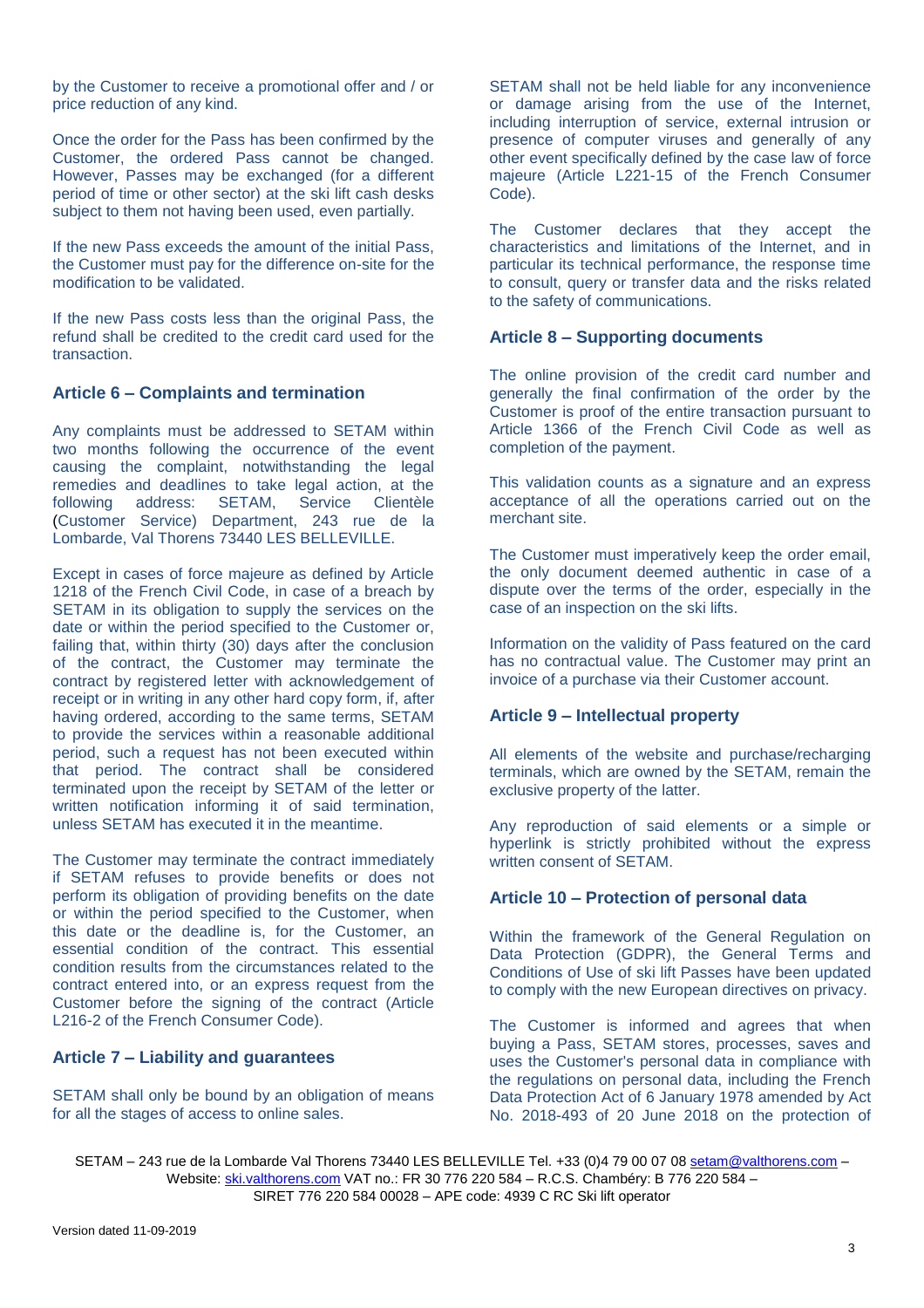personal data resulting from the European General Regulation on the protection of personal data. The collection and processing of such data are necessary for the execution of the contract, management of customer relations and improvement of the services and are the legal basis for the contract. Each form indicates whether personal data is mandatory. If one or more mandatory pieces of information are missing, the Pass may not be issued.

Except if opposed by the Customer, the collected personal data may also be used electronically for marketing purposes by SETAM for products and services similar to those covered by the contract.

Subject to obtaining express prior consent of the Customer, the necessary data can also be used electronically for marketing purposes and / or information on the activity of the resort by the Val Thorens Tourist Office, partner of SETAM. The processing shall then be legally based on the Customer's consent, which may be withdrawn at any time.

The Customer acknowledges and agrees that information on their movements on the slopes shall also be collected for managing access to ski lifts, for Pass inspection and, where applicable, search for missing persons. In this case, the legal basis of the processing is, where applicable, the execution of the contract, the legitimate interest of SETAM and the vital interest of the person.

The data collected may be used for statistical purposes, after being anonymised.

This information is strictly confidential and is only for competent departments of SETAM (including ticketing, accounting, marketing and communications, reception and inspection department, senior management) and the Val Thorens Tourist Office involved in the execution of the contract. Consequently, it is not transmitted to third parties, excluding SETAM subcontractors for purely technical reasons or if disclosure is required by law, regulation or court decision.

To protect the privacy and security of personal data and in particular to protect against unlawful or accidental destruction, accidental loss or alteration, or disclosure or unauthorised access, SETAM shall take appropriate technical and organisational measures, in accordance with applicable law. To this end, it has implemented technical measures (such as firewalls) and organisational measures (such as a login / password system, physical protection of resources, etc.).

The data collected is stored for a maximum period of 5 years from the end of validity of the Pass.

The Customer has a right of access, rectification,

deletion and portability of their data, the right to limit its processing, objection to processing, a right to pursue a claim with a supervisory authority and give directions as to the fate of the data after their death. They can exercise their rights by writing to the following address: SETAM, Traitement automatisé (Automatic processing) service, 243 rue de la Lombarde, Val Thorens 73440<br>LES BELLEVILLE or by email to BELLEVILLE or by email to forfaitinternet@valthorens.com

In the interests of confidentiality and protection of personal data, SETAM must be able to verify the identity of the Customer to reply to their request. For this, the Customer must attach, to support of any request to exercise the aforementioned rights, a photocopy of an identity document stating the date and place of birth and bearing their signature in accordance with Act No. 78-17 of 6 January 1978 or "French Data Protection Act", Article 92 of the decree of 20 October 2005 adopted in implementation of this Act, and EU Regulation 2016/679 of 27 April 2016 on the protection of individuals with regard to the processing of personal data and on the free movement of such data.

The Customer is informed of the existence of the "Bloctel" telephone canvassing blocking list on which they can register here: https://conso.bloctel.fr/.

SETAM has appointed a Data Protection Officer whose contact details are the following: SETAM, Délégué à la protection des données, 243 rue de la Lombarde, Val Thorens 73440 LES BELLEVILLE.

Finally, the Customer has the right to lodge a complaint with the CNIL if they consider that their rights are not respected. The CNIL can be contacted at the following address: Commission Nationale de l'Informatique et des Libertés, 3 place de Fontenoy, TSA 80715, 75334 Paris Cedex 07, France – Tel. : +33 (0)1 53 73 22 22 – Fax: +33 (0)1 53 73 22 00 –Website [https://www.cnil.fr/fr/plaintes.](https://www.cnil.fr/fr/plaintes)

## **Article 11 – Archiving**

Orders are archived by the cash desk department of SETAM in accordance with Article L213-1 of the French Consumer Code. Under these conditions, the Customer can then access their archived order by making a written request to the said department at the above address.

# **Article 12 – Translation and applicable law dispute resolution**

Although these Special Terms and Conditions are drafted in several languages, it is expressly understood

SETAM – 243 rue de la Lombarde Val Thorens 73440 LES BELLEVILLE Tel. +33 (0)4 79 00 07 0[8 setam@valthorens.com](mailto:setam@valthorens.com) – Website: [ski.valthorens.com](http://www.valthorens.com/) VAT no.: FR 30 776 220 584 – R.C.S. Chambéry: B 776 220 584 – SIRET 776 220 584 00028 – APE code: 4939 C RC Ski lift operator